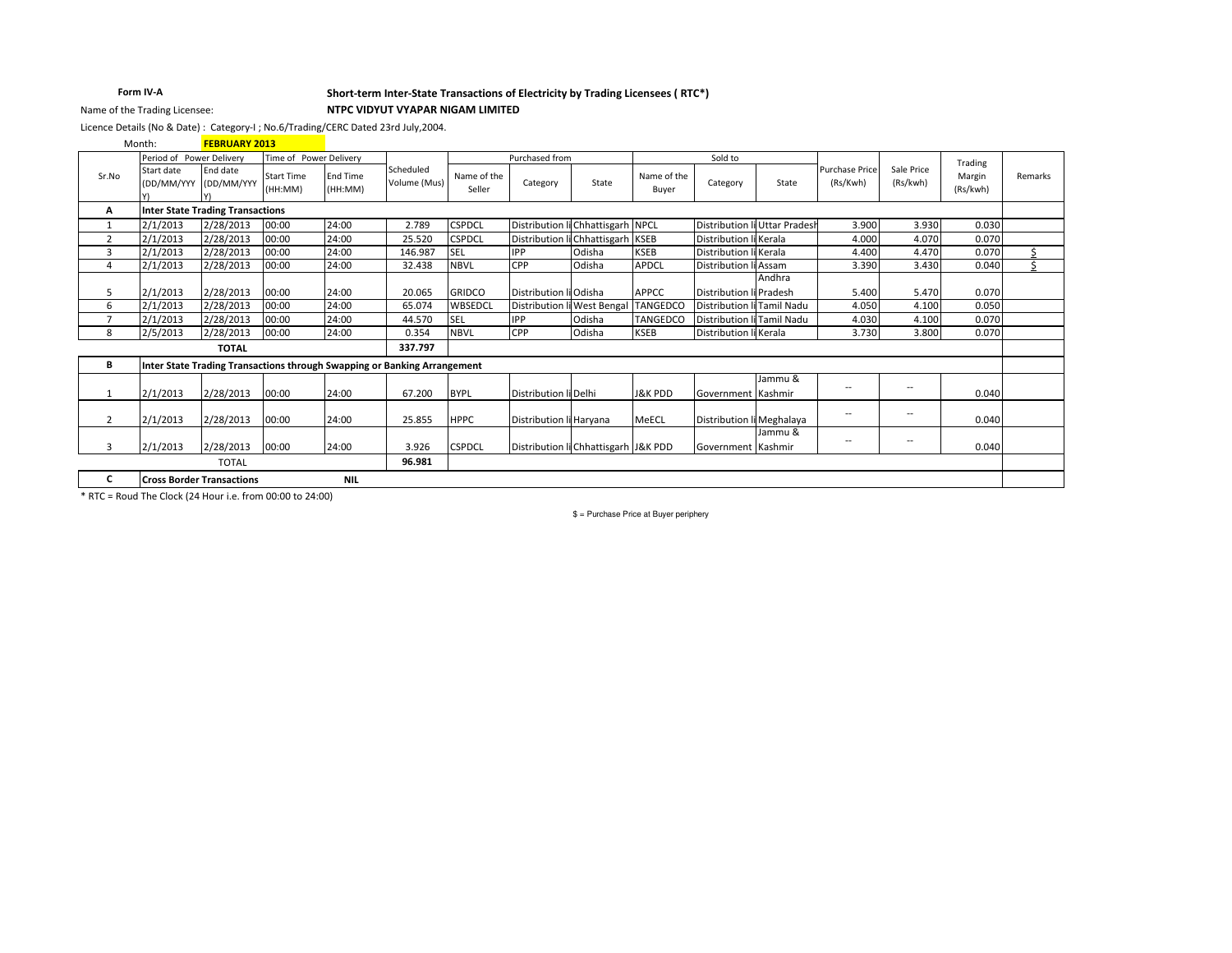### Form IV-B

Name of the Trading Licensee:

## Short-term Inter-State Transactions of Electricity by Trading Licensees (Peak\*) NTPC VIDYUT VYAPAR NIGAM LIMITED

Licence Details (No & Date): Category-I; No.6/Trading/CERC Dated 23rd July,2004.

|       | Month:                                  | <b>FEBRUARY 2013</b>                                                     |                              |                     |                           |                       |                       |       |                      |                         |       |                            |                        |                    |         |
|-------|-----------------------------------------|--------------------------------------------------------------------------|------------------------------|---------------------|---------------------------|-----------------------|-----------------------|-------|----------------------|-------------------------|-------|----------------------------|------------------------|--------------------|---------|
|       |                                         | Period of Power Delivery                                                 | Time of Power Delivery       |                     |                           |                       | Purchased from        |       |                      | Sold to                 |       |                            |                        | Trading            |         |
| Sr.No | Start date<br>(DD/MM/YYY<br>Y١          | End date<br>(DD/MM/YYYY)                                                 | <b>Start Time</b><br>(HH:MM) | End Time<br>(HH:MM) | Scheduled<br>Volume (Mus) | Name of the<br>Seller | Category              | State | Name of the<br>Buyer | Category                | State | Purchase Price<br>(Rs/Kwh) | Sale Price<br>(Rs/kwh) | Margin<br>(Rs/kwh) | Remarks |
| A     |                                         | <b>Inter State Trading Transactions</b>                                  |                              | <b>NIL</b>          |                           |                       |                       |       |                      |                         |       |                            |                        |                    |         |
|       |                                         |                                                                          |                              |                     |                           |                       |                       |       |                      |                         |       |                            |                        |                    |         |
| -1    |                                         |                                                                          |                              |                     |                           |                       |                       |       |                      |                         |       |                            |                        |                    |         |
|       |                                         |                                                                          |                              |                     |                           |                       |                       |       |                      |                         |       |                            |                        |                    |         |
|       |                                         |                                                                          |                              |                     |                           |                       |                       |       |                      |                         |       |                            |                        |                    |         |
|       |                                         |                                                                          |                              |                     | 0.000                     |                       |                       |       |                      |                         |       |                            |                        |                    |         |
| В     |                                         | Inter State Trading Transactions through Swapping or Banking Arrangement |                              |                     |                           |                       |                       |       |                      |                         |       |                            |                        |                    |         |
|       | 2/1/2013                                | 2/28/2013                                                                | 17:00                        | 21:00               | 1.565                     | <b>BYPL</b>           | Distribution li Delhi |       | <b>TSECL</b>         | Distribution li Tripura |       | $\sim$                     | $\sim$                 | 0.040              |         |
|       |                                         |                                                                          |                              |                     | 10.533                    |                       |                       |       |                      |                         |       |                            |                        |                    |         |
|       |                                         |                                                                          |                              |                     |                           |                       |                       |       |                      |                         |       |                            |                        |                    |         |
|       |                                         |                                                                          |                              |                     |                           |                       |                       |       |                      |                         |       |                            |                        |                    |         |
|       |                                         |                                                                          |                              |                     |                           |                       |                       |       |                      |                         |       |                            |                        |                    |         |
|       |                                         |                                                                          |                              |                     | 1.565                     |                       |                       |       |                      |                         |       |                            |                        |                    |         |
| C     | <b>Cross Border Transactions</b><br>NIL |                                                                          |                              |                     |                           |                       |                       |       |                      |                         |       |                            |                        |                    |         |

\* Peak = Peak Period (Evening Peak from 17:00hrs to 23:00hrs). Peak period may be revised by the commission form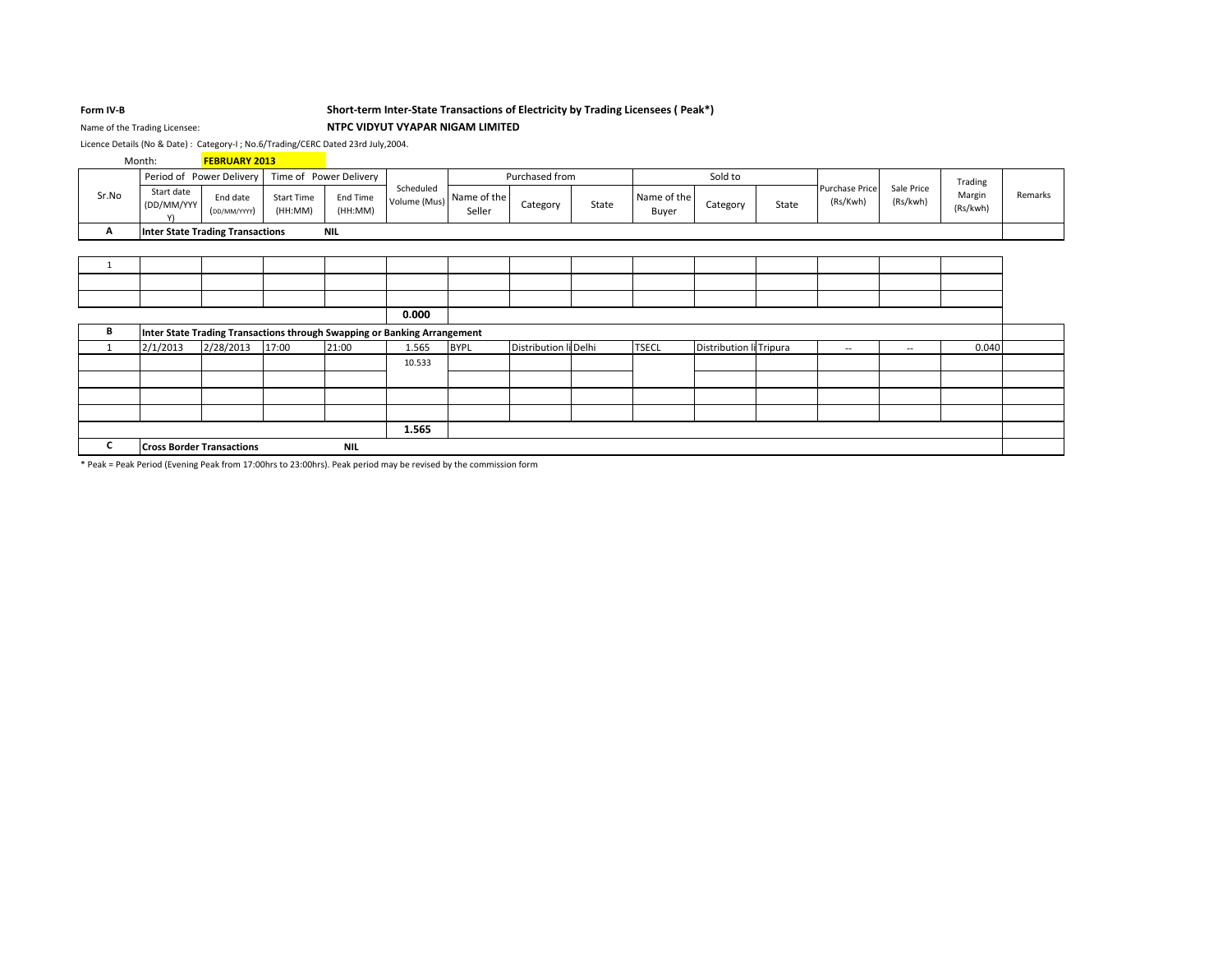### Form IV-C

# Short-term Inter-State Transactions of Electricity by Trading Licensees (Other than Peak & RTC)

### NTPC VIDYUT VYAPAR NIGAM LIMITED

Licence Details (No & Date) : Category-I ; No.6/Trading/CERC Dated 23rd July,2004.

FEBRUARY 2013 Month:

Name of the Trading Licensee:

|                |                                                | Period of Power Delivery                | Time of Power Delivery       |                                                                          |                           |                       | Purchased from                      |       |                      | Sold to                    |                        |                            |                        | Trading            |         |
|----------------|------------------------------------------------|-----------------------------------------|------------------------------|--------------------------------------------------------------------------|---------------------------|-----------------------|-------------------------------------|-------|----------------------|----------------------------|------------------------|----------------------------|------------------------|--------------------|---------|
| Sr.No          | Start date<br>(DD/MM/YYYY)                     | End date<br>(DD/MM/YYYY)                | <b>Start Time</b><br>(HH:MM) | <b>Fnd Time</b><br>(HH:MM)                                               | Scheduled<br>Volume (Mus) | Name of the<br>Seller | Category                            | State | Name of the<br>Buyer | Category                   | State                  | Purchase Price<br>(Rs/Kwh) | Sale Price<br>(Rs/kwh) | Margin<br>(Rs/kwh) | Remarks |
| A              |                                                | <b>Inter State Trading Transactions</b> |                              |                                                                          |                           |                       |                                     |       |                      |                            |                        |                            |                        |                    |         |
| 5              |                                                |                                         | 13:00                        | 16:00                                                                    |                           |                       | #N/A                                | #N/A  |                      | #N/A                       | #N/A                   | 3.63                       | 3.70                   | 0.07               |         |
| 6              |                                                |                                         | 09:00                        | 17:00                                                                    |                           |                       | #N/A                                | #N/A  |                      | Indusry                    | Maharashtra            |                            |                        |                    | Š.      |
| $\overline{7}$ |                                                |                                         | 06:00                        | 17:00                                                                    |                           |                       | #N/A                                | #N/A  |                      | #N/A                       | #N/A                   | 4.260                      | 4.280                  | 0.020              | Ś       |
|                |                                                |                                         | 05:00                        | 10:00                                                                    |                           |                       |                                     |       |                      |                            |                        |                            |                        |                    |         |
| 8              |                                                |                                         | 19:00                        | 24:00                                                                    |                           |                       | #N/A                                | #N/A  |                      | #N/A                       | Tamilnadu              | 6.220                      | 6.265                  | 0.045              |         |
| 9              |                                                |                                         | 06:00                        | 17:00                                                                    |                           |                       | #N/A                                | #N/A  |                      | #N/A                       | #N/A                   | 4.250                      | 4.280                  | 0.030              | Ś       |
| 10             |                                                |                                         | 16:00                        | 24:00                                                                    |                           |                       | #N/A                                | #N/A  |                      | #N/A                       | Tripura                | 4.000                      | 4.040                  | 0.040              |         |
|                | 2/1/2013                                       | 2/28/2013                               | 09:00<br>10:00               | 10:00<br>27:00                                                           | 0.588                     |                       | NDPL (TPDDL Distribution li Delhi   |       | STL                  | Indusry                    | Maharashtra            | 3.76                       | 3.83                   | 0.070              |         |
|                |                                                |                                         | 05:00                        | 10:00                                                                    |                           |                       |                                     |       |                      |                            |                        |                            |                        |                    |         |
| $\overline{2}$ | 2/1/2013                                       | 2/28/2013                               | 19:00                        | 24:00                                                                    | 42.000                    | <b>GRIDCO</b>         | Distribution li Odisha              |       | <b>TANGEDCO</b>      | Distribution li Tamil Nadu |                        | 6.220                      | 6.265                  | 0.045              |         |
|                |                                                | <b>TOTAL</b>                            |                              |                                                                          | 42.588                    |                       |                                     |       |                      |                            |                        |                            |                        |                    |         |
| В              |                                                |                                         |                              | Inter State Trading Transactions through Swapping or Banking Arrangement |                           |                       |                                     |       |                      |                            |                        |                            |                        |                    |         |
|                |                                                |                                         | 00:00                        | 06:00                                                                    |                           |                       |                                     |       |                      |                            |                        |                            |                        |                    |         |
|                | 2/1/2013                                       | 2/28/2013                               | 06:00                        | 16:00                                                                    | 2.513                     | <b>TSECL</b>          | Distribution li Tripura             |       | <b>J&amp;K PDD</b>   |                            | Government Jammu & Kas | $-$                        | --                     | 0.040              |         |
|                |                                                |                                         | 00:00                        | 06:00                                                                    |                           |                       |                                     |       |                      |                            |                        |                            |                        |                    |         |
| 2              | 2/1/2013                                       | 2/28/2013                               | 22:00                        | 24:00                                                                    | 8.848                     | WBSEDCL               | Distribution li West Bengal J&K PDD |       |                      |                            | Government Jammu & Kas | $\overline{\phantom{a}}$   | --                     | 0.040              |         |
|                | 11.360<br><b>TOTAL</b>                         |                                         |                              |                                                                          |                           |                       |                                     |       |                      |                            |                        |                            |                        |                    |         |
| C              | <b>NIL</b><br><b>Cross Border Transactions</b> |                                         |                              |                                                                          |                           |                       |                                     |       |                      |                            |                        |                            |                        |                    |         |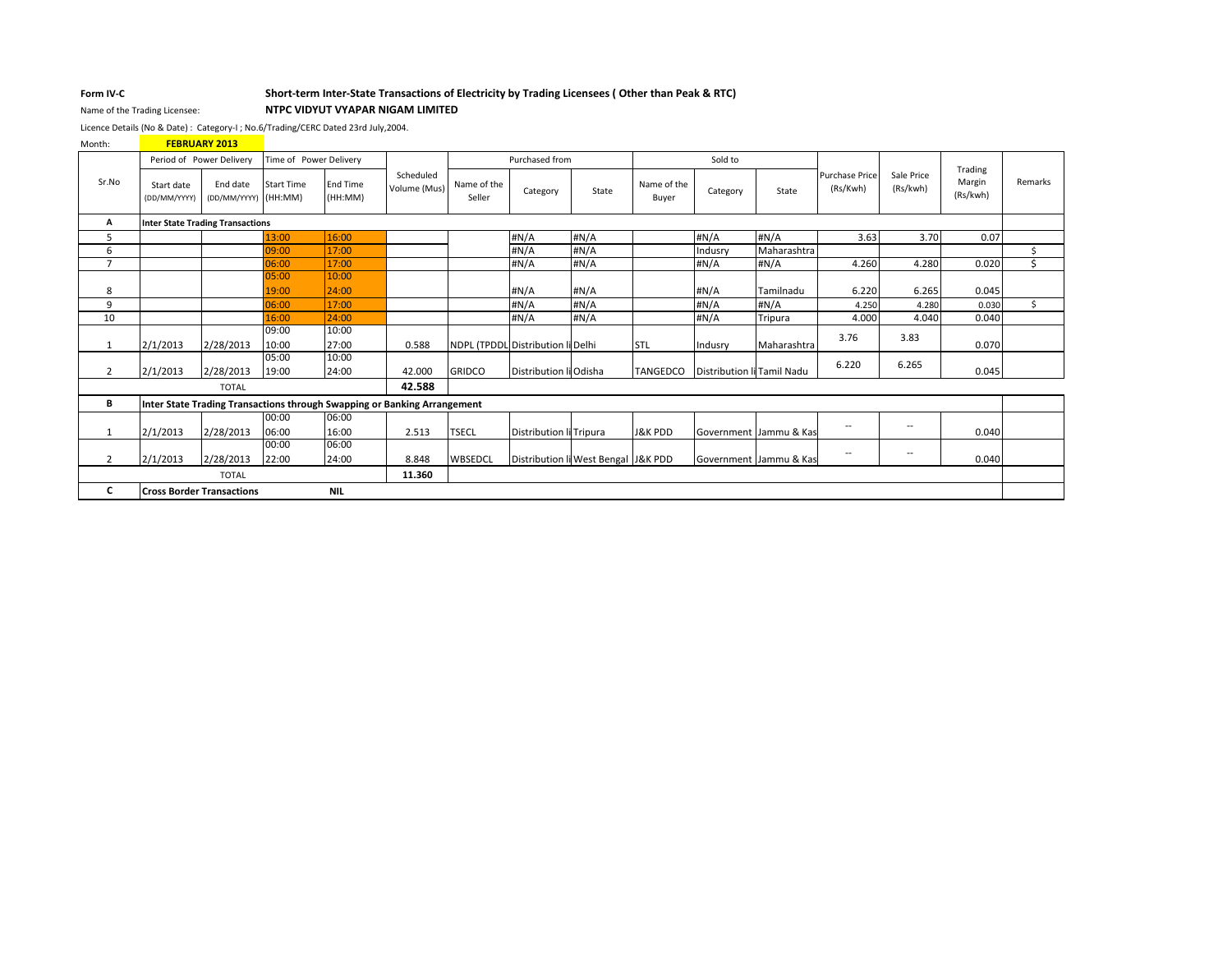#### Form IV-D Long-term Inter-State Transactions of Electricity by Trading Licensees

Name of the Trading Licensee:

## NTPC VIDYUT VYAPAR NIGAM LIMITED

Licence Details (No & Date): Category-I; No.6/Trading/CERC Dated 23rd July,2004.

| Month:         | <b>FEBRUARY 2013</b>                                                     |                          |              |                       |                |       |                      |          |       |                            |            |                    |
|----------------|--------------------------------------------------------------------------|--------------------------|--------------|-----------------------|----------------|-------|----------------------|----------|-------|----------------------------|------------|--------------------|
|                |                                                                          | Period of Power Delivery | Scheduled    |                       | Purchased from |       |                      | Sold to  |       |                            | Sale Price | Trading            |
| Sr.No          | Start date (DD/MM/YYYY)                                                  | End date (DD/MM/YYYY)    | Volume (Mus) | Name of the<br>Seller | Category       | State | Name of the<br>Buyer | Category | State | Purchase Price<br>(Rs/Kwh) | (Rs/kwh)   | Margin<br>(Rs/kwh) |
| A              | <b>Inter State Trading Transactions</b>                                  |                          |              |                       |                |       |                      |          |       |                            |            |                    |
| 1              |                                                                          |                          |              |                       |                |       |                      |          |       |                            |            |                    |
| $\overline{2}$ |                                                                          |                          |              |                       |                |       |                      |          |       |                            |            |                    |
| 3              |                                                                          |                          |              |                       |                |       |                      |          |       |                            |            |                    |
| В              | Inter State Trading Transactions through Swapping or Banking Arrangement |                          |              |                       |                |       |                      |          |       |                            |            |                    |
| 1              |                                                                          |                          |              |                       |                |       | <b>N.A.</b>          |          |       |                            |            |                    |
| $\overline{2}$ |                                                                          |                          |              |                       |                |       |                      |          |       |                            |            |                    |
| 3              |                                                                          |                          |              |                       |                |       |                      |          |       |                            |            |                    |
| C              | <b>Cross Border Transactions</b>                                         |                          |              |                       |                |       |                      |          |       |                            |            |                    |
| 1              |                                                                          |                          |              |                       |                |       |                      |          |       |                            |            |                    |
| $\overline{2}$ |                                                                          |                          |              |                       |                |       |                      |          |       |                            |            |                    |
| 3              |                                                                          |                          |              |                       |                |       |                      |          |       |                            |            |                    |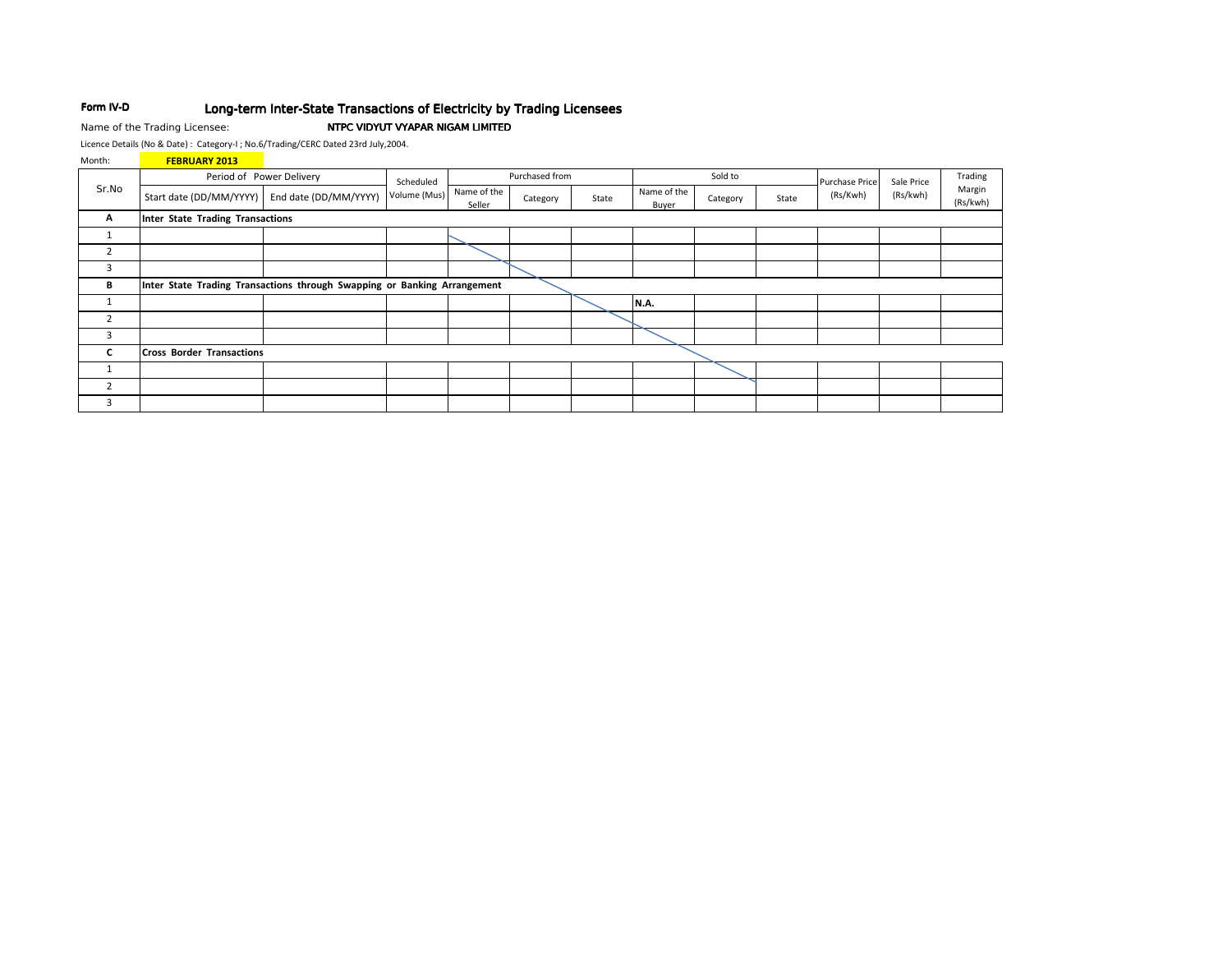#### Form IV-E Intra-State Transactions of Electricity by Trading Licensees

|              | Name of the Trading Licensee:  |                | NTPC VIDYUT VYAPAR NIGAM LIMITED |
|--------------|--------------------------------|----------------|----------------------------------|
| Month:       | <b>FEBRUARY 2013</b>           |                |                                  |
| Sr. No.      | <b>Total Transacted Volume</b> | State          |                                  |
|              | 11.29                          | Andhra Pradesh |                                  |
| 2            |                                |                |                                  |
| ς            |                                |                |                                  |
| <b>TOTAL</b> | 11.290                         |                |                                  |
|              | <b>Long Term Transactions</b>  | <b>NIL</b>     |                                  |
|              |                                |                |                                  |
| 2            |                                |                |                                  |
| ς            |                                |                |                                  |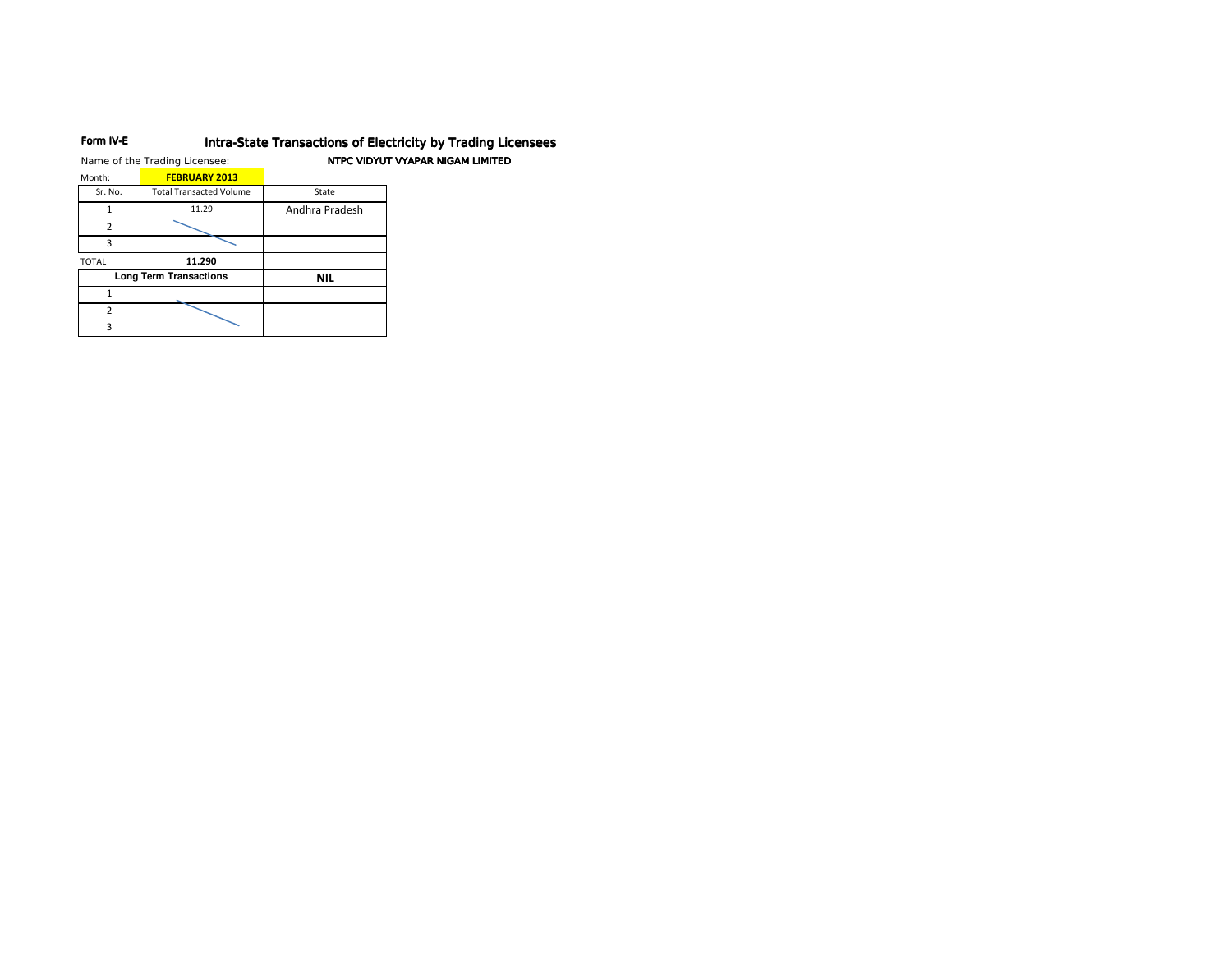#### Form IV-F Day Ahead Power Exchange Transactions of Electricity by Trading Licensees

Name of the Trading Licensee:

# NTPC VIDYUT VYAPAR NIGAM LIMITED

| Month:         |                              | <b>FEBRUARY 2013</b>                         |                             |               |                                  |         |
|----------------|------------------------------|----------------------------------------------|-----------------------------|---------------|----------------------------------|---------|
| Sr.No          | Date of                      | Total                                        |                             | Purchase form |                                  | Sold to |
|                | Delivery<br>(DD/MM/YYY<br>Y) | Scheduled<br>Volume (Mus)<br>for each client | Name of Seller / Name of PX | State         | Name of<br>Buyer / Name<br>of PX | State   |
| 1              |                              |                                              |                             |               |                                  |         |
| $\overline{c}$ |                              |                                              |                             |               |                                  |         |
| 3              |                              |                                              |                             |               |                                  |         |
| $\overline{4}$ |                              |                                              |                             |               |                                  |         |
| 5              |                              |                                              |                             |               |                                  |         |
| 6              |                              |                                              |                             |               |                                  |         |
| $\overline{7}$ |                              |                                              |                             |               |                                  |         |
| 8              |                              |                                              |                             |               |                                  |         |
| 9              |                              |                                              |                             |               |                                  |         |
| 10             |                              |                                              |                             |               |                                  |         |
|                |                              |                                              |                             |               |                                  |         |

| Sr. No.        | Name of the |                                                                         | IEX                                                      |                                                                  | <b>PXIL</b>                                                                           |  |  |
|----------------|-------------|-------------------------------------------------------------------------|----------------------------------------------------------|------------------------------------------------------------------|---------------------------------------------------------------------------------------|--|--|
|                | Client      | Margin charged when MCP is<br>lesser than or equal to<br>₹3/Kwh (₹/Kwh) | Margin charged when MCP is greater than<br>₹3/Kwh (₹Kwh) | Margin<br>MCP is lesser<br>than or equal<br>to ₹3/Kwh<br>(₹/Kwh) | Margin<br>charged when charged when<br>MCP is<br>greater than<br>or ₹3/Kwh<br>(₹/Kwh) |  |  |
| 1              |             |                                                                         |                                                          |                                                                  |                                                                                       |  |  |
| $\overline{2}$ |             |                                                                         |                                                          |                                                                  |                                                                                       |  |  |
| 3              |             |                                                                         |                                                          |                                                                  |                                                                                       |  |  |
| 4              |             |                                                                         |                                                          |                                                                  |                                                                                       |  |  |
| 5              |             |                                                                         |                                                          |                                                                  |                                                                                       |  |  |
| 6              |             |                                                                         |                                                          |                                                                  |                                                                                       |  |  |
| 7              |             |                                                                         |                                                          |                                                                  |                                                                                       |  |  |
| 8              |             |                                                                         |                                                          |                                                                  |                                                                                       |  |  |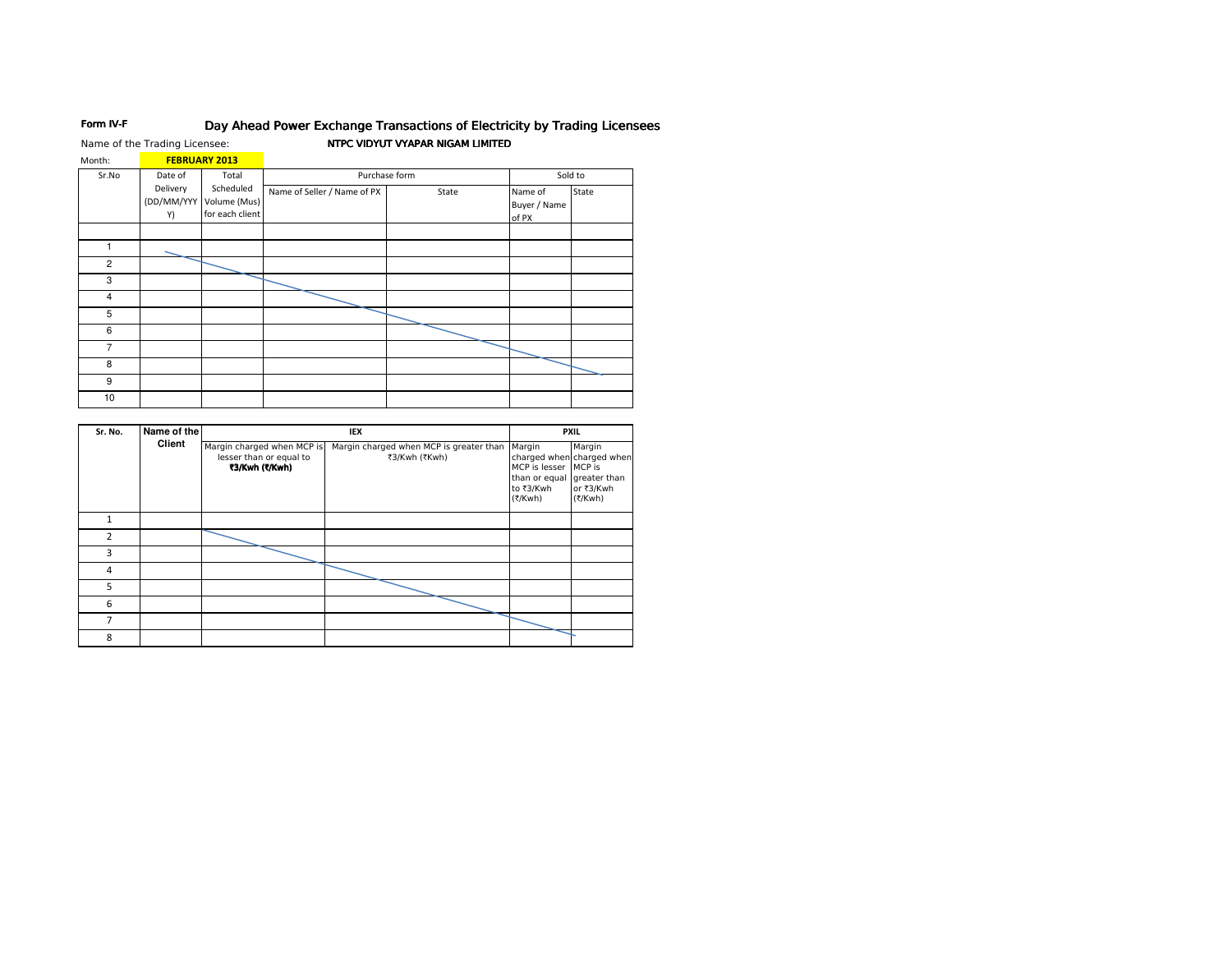#### Form IV-G Term Ahead Power Exchange Transactions of Electricity by Trading Licensees

Name of the Trading Licensee:

## NTPC VIDYUT VYAPAR NIGAM LIMITED

| Month: |                                   | <b>FEBRUARY 2013</b>            |                              |                              |                     |                           |                   |                |                  |       |                              |                   |
|--------|-----------------------------------|---------------------------------|------------------------------|------------------------------|---------------------|---------------------------|-------------------|----------------|------------------|-------|------------------------------|-------------------|
|        | Period of                         |                                 | Period of Power Delivery     | Time of Power Dilivery       |                     |                           |                   | Purchased from | Sold to          |       |                              | Trading           |
| Sr.No  | Power<br>Exchange (IEX<br>/ PXIL) | Start date<br>(DD/MM/YYY<br>Y)  | End date<br>(DD/MM/YYY<br>Y) | <b>Start Time</b><br>(HH:MM) | End Time<br>(HH:MM) | Scheduled<br>Volume (Mus) | Name of<br>Seller | State          | Name of<br>Buyer | State | Transaction<br>Price (₹/Kwh) | mragin<br>(₹/kwh) |
| А      | <b>Intra-Day Contracts</b>        |                                 |                              |                              |                     |                           |                   |                |                  |       |                              |                   |
|        |                                   |                                 |                              |                              |                     |                           |                   |                |                  |       |                              |                   |
| 2      |                                   |                                 |                              |                              |                     |                           |                   |                |                  |       |                              |                   |
| 3      |                                   |                                 |                              |                              |                     |                           |                   |                |                  |       |                              |                   |
| в      |                                   | Day-Ahead Contingency Contracts |                              |                              |                     |                           |                   |                |                  |       |                              |                   |
|        |                                   |                                 |                              |                              |                     |                           |                   |                |                  |       |                              |                   |
| 2      |                                   |                                 |                              |                              |                     |                           |                   |                |                  |       |                              |                   |
| 3      |                                   |                                 |                              |                              |                     |                           |                   |                |                  |       |                              |                   |
| C      | <b>Daily Contracts</b>            |                                 |                              |                              |                     |                           |                   |                |                  |       |                              |                   |
| 1      |                                   |                                 |                              |                              |                     |                           |                   |                |                  |       |                              |                   |
| 2      |                                   |                                 |                              |                              |                     |                           |                   |                |                  |       |                              |                   |
| 3      |                                   |                                 |                              |                              |                     |                           |                   |                |                  |       |                              |                   |
| D      |                                   | <b>Weekly Contracts</b>         |                              |                              |                     |                           |                   |                |                  |       |                              |                   |
|        |                                   |                                 |                              |                              |                     |                           |                   |                |                  |       |                              |                   |
| 2      |                                   |                                 |                              |                              |                     |                           |                   |                |                  |       |                              |                   |
| 3      |                                   |                                 |                              |                              |                     |                           |                   |                |                  |       |                              |                   |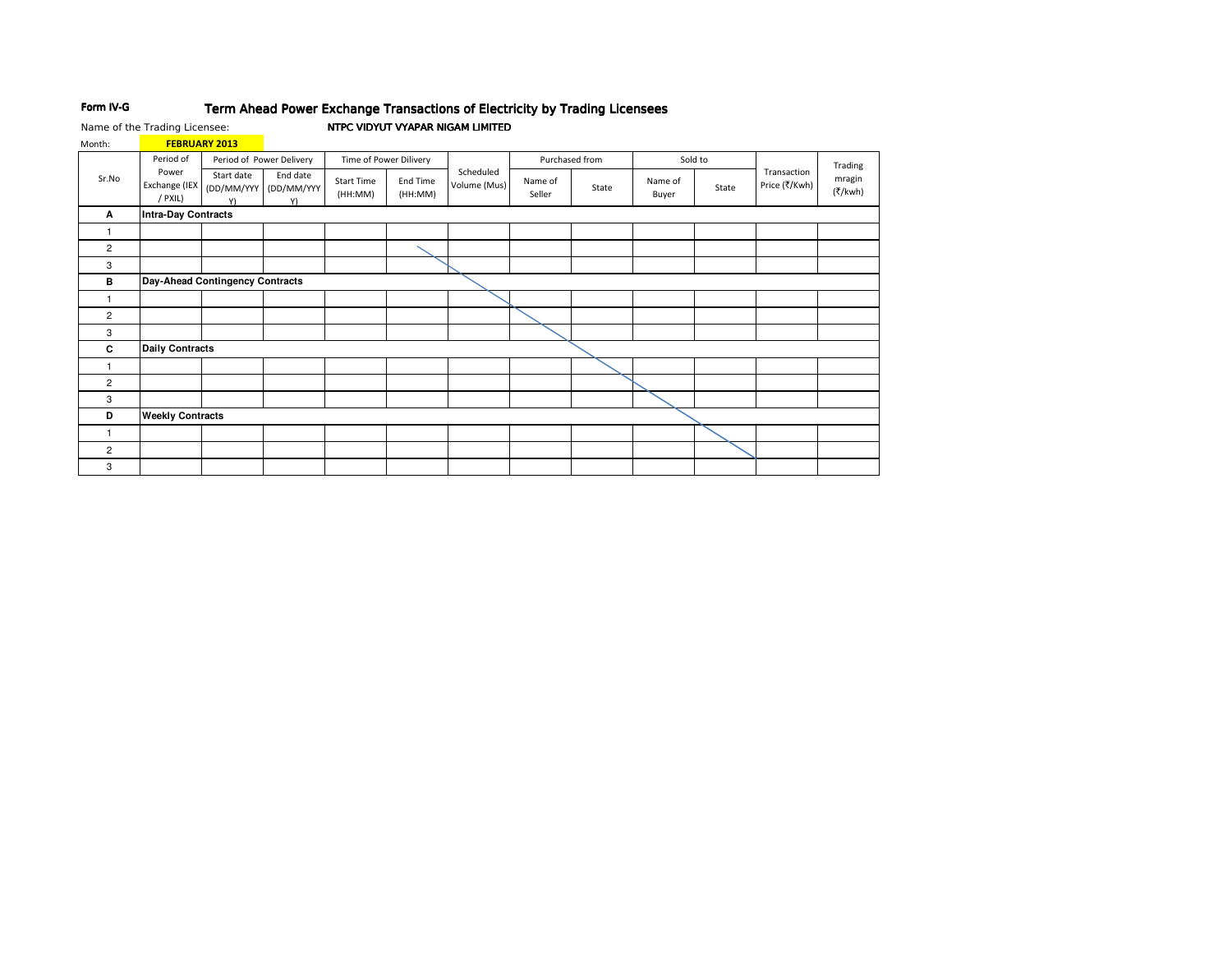#### Form IV-H Renewable Energy Certificates(REC) Trading on Power Exchange by Trading Licensees

Name of the Trading Licensee: Date of Trading: DD/MM/YYYY

# NTPC VIDYUT VYAPAR NIGAM LIMITED

Client Type (Renewable Name Market Clea Trading Volume Sr. No. Name of REC Client generator / of Power ring Price **Margin** (RECs) Obligated **Exchange** (₹/REC) (₹/KWh) **Entities** Non Solar RECs  $\mathbf{1}$  $\overline{2}$  $\overline{\mathbf{3}}$  $\overline{4}$ Solar RECs  $NIL$  $\mathbf{1}$  $\overline{2}$  $\overline{\mathbf{3}}$  $\overline{4}$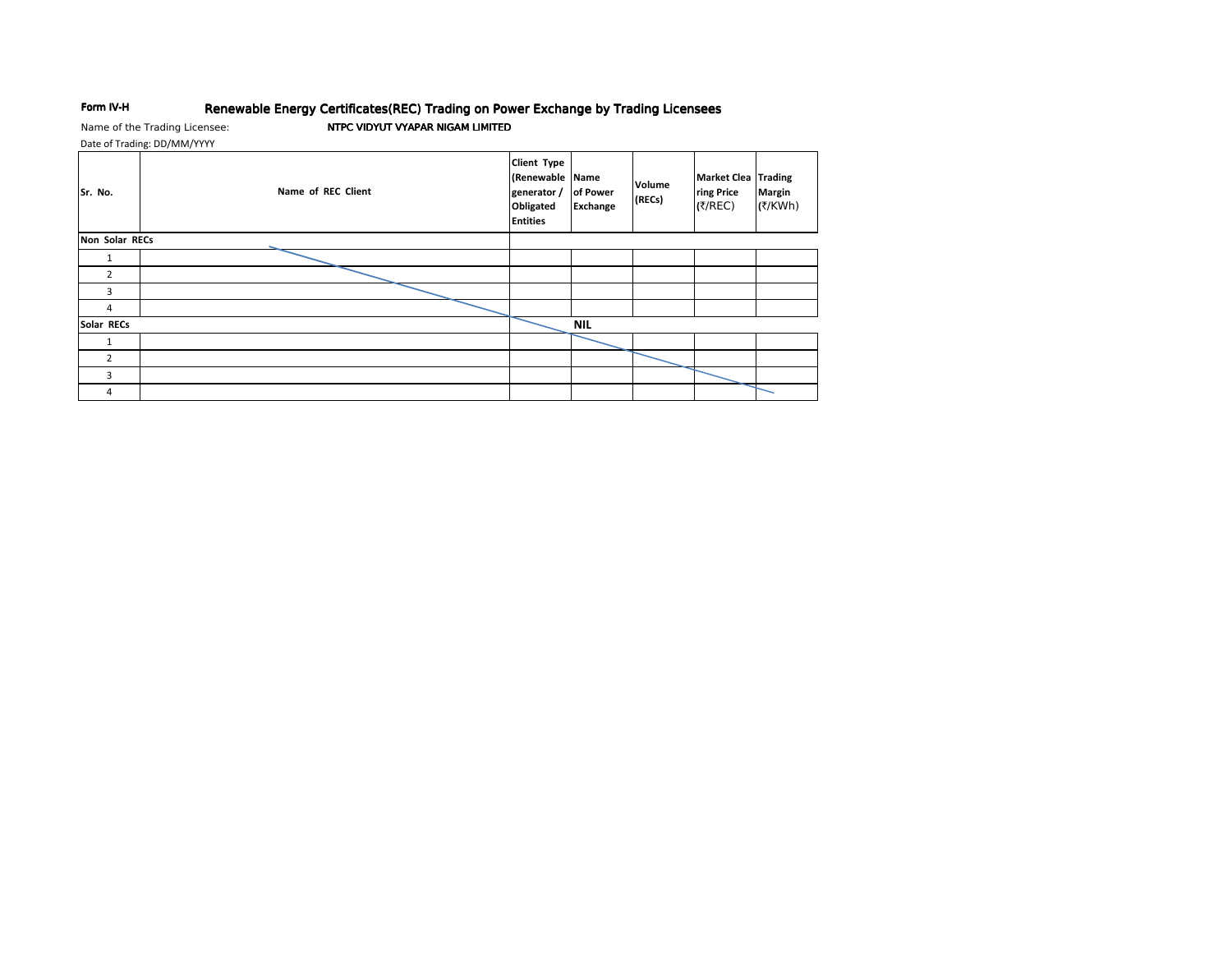# Open Position of Inter-State Electricity Contracts by Trading Licensees

Name of the Trading Licensee: Month:  $\overline{C}$  FFRRIIARY 2013

Form IV-I

## NTPC VIDYUT VYAPAR NIGAM LIMITED

| IVIOITUL.                                           | <u>FEDNUMNI ZUIJ</u>                    |                                                                |                                        |                      |  |  |  |
|-----------------------------------------------------|-----------------------------------------|----------------------------------------------------------------|----------------------------------------|----------------------|--|--|--|
| Long<br>Position of Trader (Purchased but not sold) |                                         |                                                                |                                        |                      |  |  |  |
| Sr.No                                               | <b>Date of Contract</b><br>(DD/MM/YYYY) | <b>Uncontracted tenure (Open</b><br>Position) in Days / Months | <b>Uncontracted Volume (Mus) Price</b> | Purchase<br>(₹/kwh)* |  |  |  |
|                                                     |                                         |                                                                |                                        |                      |  |  |  |
| $\overline{2}$                                      |                                         |                                                                |                                        |                      |  |  |  |
| 3                                                   |                                         |                                                                |                                        |                      |  |  |  |
| 4                                                   |                                         |                                                                |                                        |                      |  |  |  |
|                                                     |                                         |                                                                |                                        |                      |  |  |  |

Short Position of Trader (Sale but not purchased)

| Sr.No | <b>Date of Contract</b><br>(DD/MM/YYYY) | <b>Uncontracted tenure (Open</b><br>Position) in Days / Months | <b>Uncontracted Volume (Mus) Price</b> | Purchase<br>(₹/kwh)* |
|-------|-----------------------------------------|----------------------------------------------------------------|----------------------------------------|----------------------|
|       |                                         |                                                                |                                        |                      |
| 2     |                                         |                                                                |                                        |                      |
| 3     |                                         |                                                                |                                        |                      |
|       |                                         |                                                                |                                        |                      |

\* Price has to be reported separately for each contract.